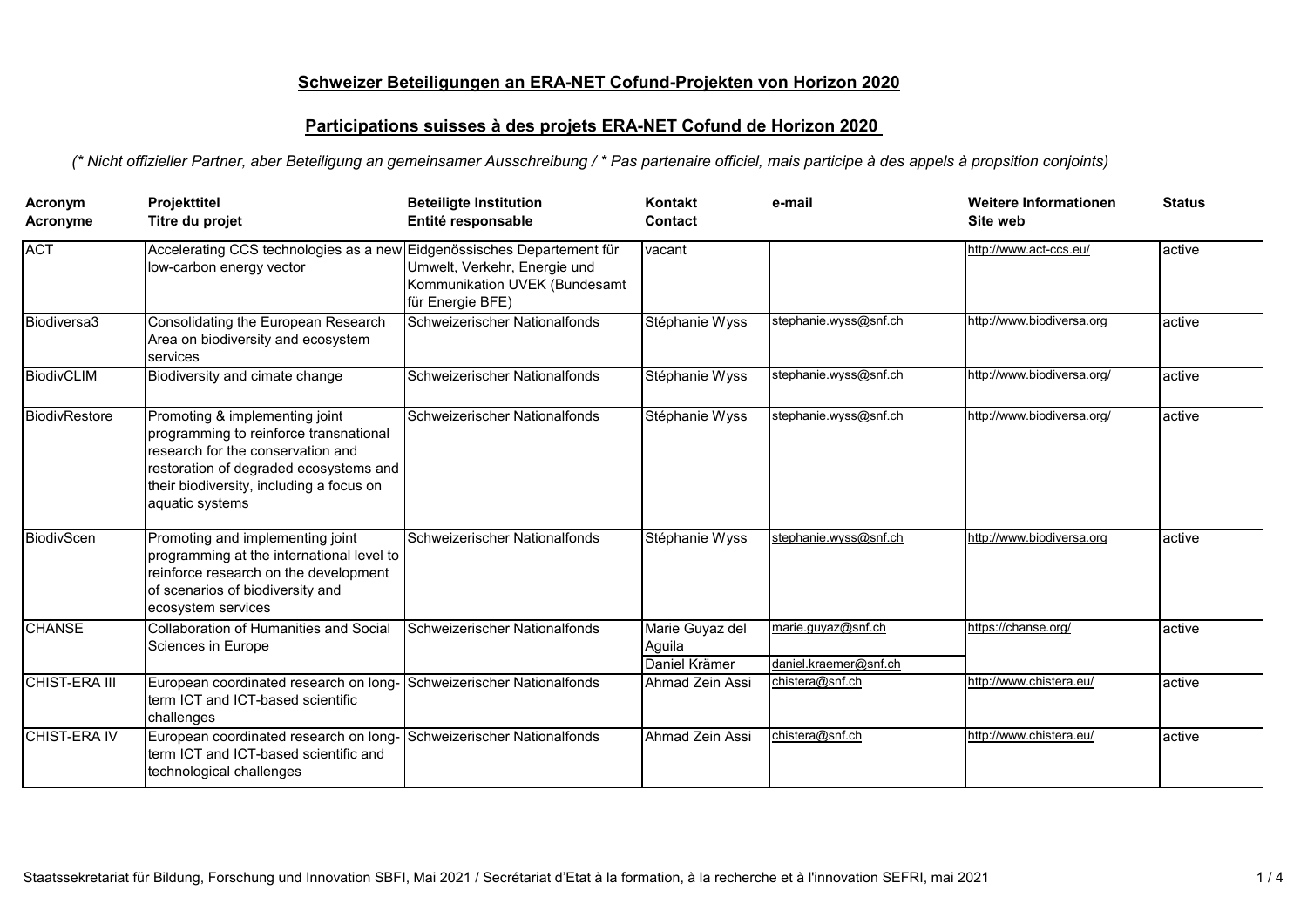| <b>CORE</b> Organic<br>Cofund               | Coordination of European Transnational<br>Research in Organic Food and Farming<br>Systems                                                                                                           | Eidgenössisches Departement für<br>Wirtschaft, Bildung und Forschung<br>WBF (Bundesamt für Landwirtschaft<br>BLW)    | <b>Astrid Willener</b>    | astrid.willener@blw.admin.ch                   | /1ttp://www.coreorganic.org                     | active    |
|---------------------------------------------|-----------------------------------------------------------------------------------------------------------------------------------------------------------------------------------------------------|----------------------------------------------------------------------------------------------------------------------|---------------------------|------------------------------------------------|-------------------------------------------------|-----------|
| <b>CSP ERANET</b>                           | Joint programming actions to foster<br>innovative CSP solutions                                                                                                                                     | Eidgenössisches Departement für<br>Umwelt, Verkehr, Energie und<br>Kommunikation UVEK (Bundesamt<br>für Energie BFE) | Stefan Oberholzer         | stefan.oberholzer@bfe.admin.ch                 | https://csp-eranet.eu/                          | active    |
| <b>DIAL</b>                                 | Dynamics of Inequality Across the Life-<br>Course: structures and processes                                                                                                                         | Schweizerischer Nationalfonds                                                                                        | Marie Guyaz del<br>Aguila | marie.quyaz@snf.ch                             | http://www.norface.net/programm<br>es/dial/     | active    |
| EnerDigit                                   | <b>ERA-Net Digitalisation of Energy</b><br><b>Systems and Networks</b>                                                                                                                              | Eidgenössisches Departement für<br>Umwelt, Verkehr, Energie und<br>Kommunikation UVEK (Bundesamt<br>für Energie BFE) | Michael Moser             | michael.moser@bfe.admin.ch                     | https://www.eranet-<br>smartenergysystems.eu/   | active    |
| <b>ENSCC</b>                                | <b>ERA-NET COFUND Smart Cities and</b><br>Communities                                                                                                                                               | Eidgenössisches Departement für<br>Umwelt, Verkehr, Energie und<br>Kommunikation UVEK (Bundesamt<br>für Energie BFE) |                           | Andreas Eckmanns andreas.eckmanns@bfe.admin.ch | https://jpi-<br>urbaneurope.eu/calls/enscc/     | completed |
| EN<br><b>SGplusRegSys</b>                   | A European joint programming initiative<br>to develop integrated, regional, smart<br>energy systems enabling regions and<br>local communities to realize their high<br>sustainable energy ambitions | Eidgenössisches Departement für<br>Umwelt, Verkehr, Energie und<br>Kommunikation UVEK (Bundesamt<br>für Energie BFE) | Michael Moser             | michael.moser@bfe.admin.ch                     | http://www.eranet-<br>smartgridsplus.eu/regsys/ | active    |
| EN<br><b>SGplusRegSys</b>                   | A European joint programming initiative<br>to develop integrated, regional, smart<br>energy systems enabling regions and<br>local communities to realize their high<br>sustainable energy ambitions | Innosuisse - Schweizerische Agentur<br>für Innovationsförderung                                                      | Larissa Beutler           | larissa.beutler@innosuisse.ch                  | http://www.eranet-<br>smartgridsplus.eu/regsys/ | active    |
| <b>ERA CoBioTech</b>                        | Cofund on Biotechnologies                                                                                                                                                                           | Innosuisse - Schweizerische Agentur<br>für Innovationsförderung                                                      | Larissa Beutler           | arissa.beutler@innosuisse.ch                   | https://www.cobiotech.eu/                       | active    |
| <b>ERA-Net</b><br><b>NEURON</b><br>Cofund2* | Basic, clinical and translational research<br>in the diverse fields of disease-related<br>neuroscience.                                                                                             | Schweizerischer Nationalfonds                                                                                        | Carolin von<br>Schoultz   | carolin.vonschoultz@snf.ch                     | http://www.neuron-eranet.eu/                    | active    |
| <b>ERA-NET</b><br><b>SmartGridPlus</b>      | <b>ERA-Net Smart Grids Plus: support</b><br>deep knowledge sharing between<br>regional and European Smart Grids<br>initiatives                                                                      | Eidgenössisches Departement für<br>Umwelt, Verkehr, Energie und<br>Kommunikation UVEK (Bundesamt<br>für Energie BFE) | Michael Moser             | michael.moser@bfe.admin.ch                     | http://www.eranet-<br>smartgridsplus.eu/        | active    |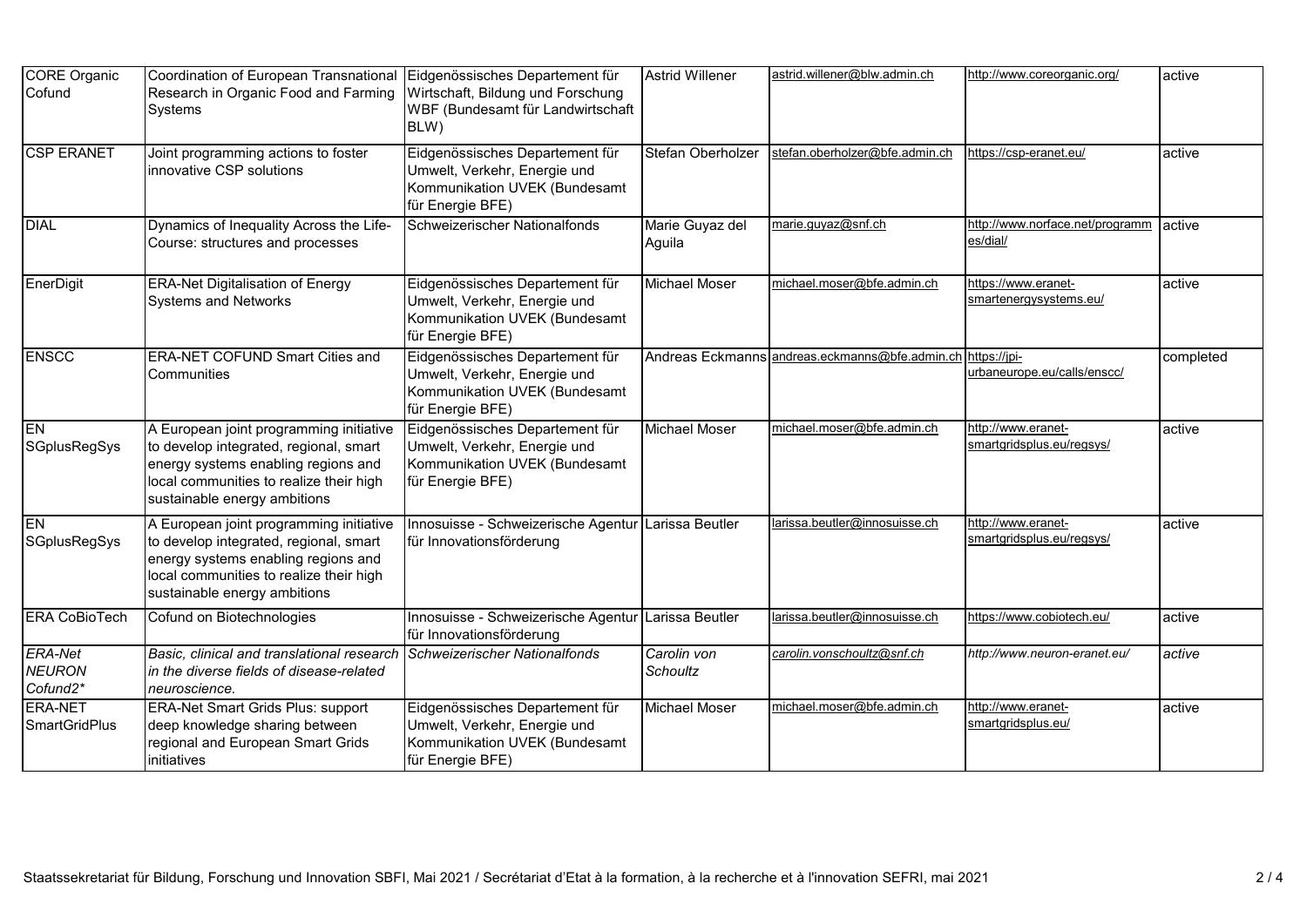| <b>ERA-PLANET</b>  | The European network for observing our University of Geneva<br>changing planet                                |                                                                                                                      | Anthony Lehmann           | Anthony.Lehmann@unige.ch             | http://eraplanet.meteo.noa.gr/                                                                                                   | active    |
|--------------------|---------------------------------------------------------------------------------------------------------------|----------------------------------------------------------------------------------------------------------------------|---------------------------|--------------------------------------|----------------------------------------------------------------------------------------------------------------------------------|-----------|
| ERA-PLANET         | The European network for observing our Paul Scherrer Institute (PSI)<br>changing planet                       |                                                                                                                      | Urs Baltensperger         | urs.baltensperger@psi.ch             | http://eraplanet.meteo.noa.gr/                                                                                                   | active    |
| E-Rare-3           | <b>ERA-Net for Research Programmes on</b><br>Rare Diseases                                                    | Schweizerischer Nationalfonds                                                                                        | Meier Christoph           | christoph.meier@snf.ch               | http://www.e-rare.eu/                                                                                                            | active    |
| ForestValue        | ForestValue - Innovating forest-based<br>bioeconomy                                                           | Eidgenössisches Departement für<br>Umwelt, Verkehr, Energie und<br>Kommunikation UVEK (Bundesamt<br>für Umwelt BAFU) | Alfred<br>Kammerhofer     | alfred.kammerhofer@bafu.admin.<br>ch | https://forestvalue.org/                                                                                                         | active    |
| ForestValue        | ForestValue - Innovating forest-based<br>bioeconomy                                                           | Innosuisse - Schweizerische Agentur Larissa Beutler<br>für Innovationsförderung                                      |                           | larissa.beutler@innosuisse.ch        | https://forestvalue.org/                                                                                                         | active    |
| <b>GEOTHERMICA</b> | <b>GEOTHERMICA - ERA NET Cofund</b><br>Geothermal                                                             | Eidgenössisches Departement für<br>Umwelt, Verkehr, Energie und<br>Kommunikation UVEK (Bundesamt<br>für Energie BFE) | vacant                    |                                      | http://www.geothermica.eu/                                                                                                       | active    |
| Governance         | Democratic governance in a turbulent<br>age                                                                   | Schweizerischer Nationalfonds                                                                                        | Marie Guyaz del<br>Aguila | marie.quyaz@snf.ch                   | -1ttps://www.norface.net/new-<br>-norface-programme-on<br>democratic-governance-<br>democratic-governance-in-a-<br>urbulent-age/ | active    |
| <b>HERA-JRP-PS</b> | <b>HERA Joint Research Programme</b><br>European Public Space, Culture and<br>Integration                     | Schweizerischer Nationalfonds                                                                                        | Daniel Krämer             | daniel.kraemer@snf.ch                | http://heranet.info/hera-jrp-iv-<br>public-spaces-culture-and-<br>ntegration-europe                                              | active    |
| <b>HERA JRP UP</b> | <b>HERA Joint Research Programme Uses</b><br>of the Past                                                      | Schweizerischer Nationalfonds                                                                                        | Daniel Krämer             | daniel.kraemer@snf.ch                | http://heranet.info/                                                                                                             | completed |
| <b>ICRAD</b>       | International Collaboration of<br><b>Research on Animal Diseases</b>                                          | Eidgenössisches Departement des<br>Innern EDI (Bundesamt für<br>Lebensmittelsicherheit und<br>Veterinärwesen)        | Gérard Gremaud            | gerard.gremaud@blv.admin.ch          | https://www.icrad.eu/                                                                                                            | active    |
| ICT-AGRI-FOOD      | Information and Communication<br>Technologies and Robotics for<br>Sustainable Agriculture and food<br>systems | Eidgenössisches Departement für<br>Wirtschaft, Bildung und Forschung<br>WBF (Bundesamt für Landwirtschaft<br>BLW)    | <b>Astrid Willener</b>    | astrid.willener@blw.admin.ch         | http://ict-agri.eu/                                                                                                              | active    |
| JPCOFUND2          | ERA-NET to support the Joint<br>Programming in Neurodegenerative                                              | Schweizerischer Nationalfonds                                                                                        | <b>Irene Knüsel</b>       | irene.knuesel@snf.ch                 | https://www.neurodegenerationres active<br>earch.eu/                                                                             |           |
|                    | Diseases strategic plan (JPND)                                                                                |                                                                                                                      | Carolin von<br>Schoultz   | carolin.vonschoultz@snf.ch           |                                                                                                                                  |           |
| M-ERA.NET 2*       | ERA-NET for materials research and<br>innovation                                                              | Innosuisse - Schweizerische Agentur Larissa Beutler<br>für Innovationsförderung                                      |                           | larissa.beutler@innosuisse.ch        | https://m-era.net                                                                                                                | active    |